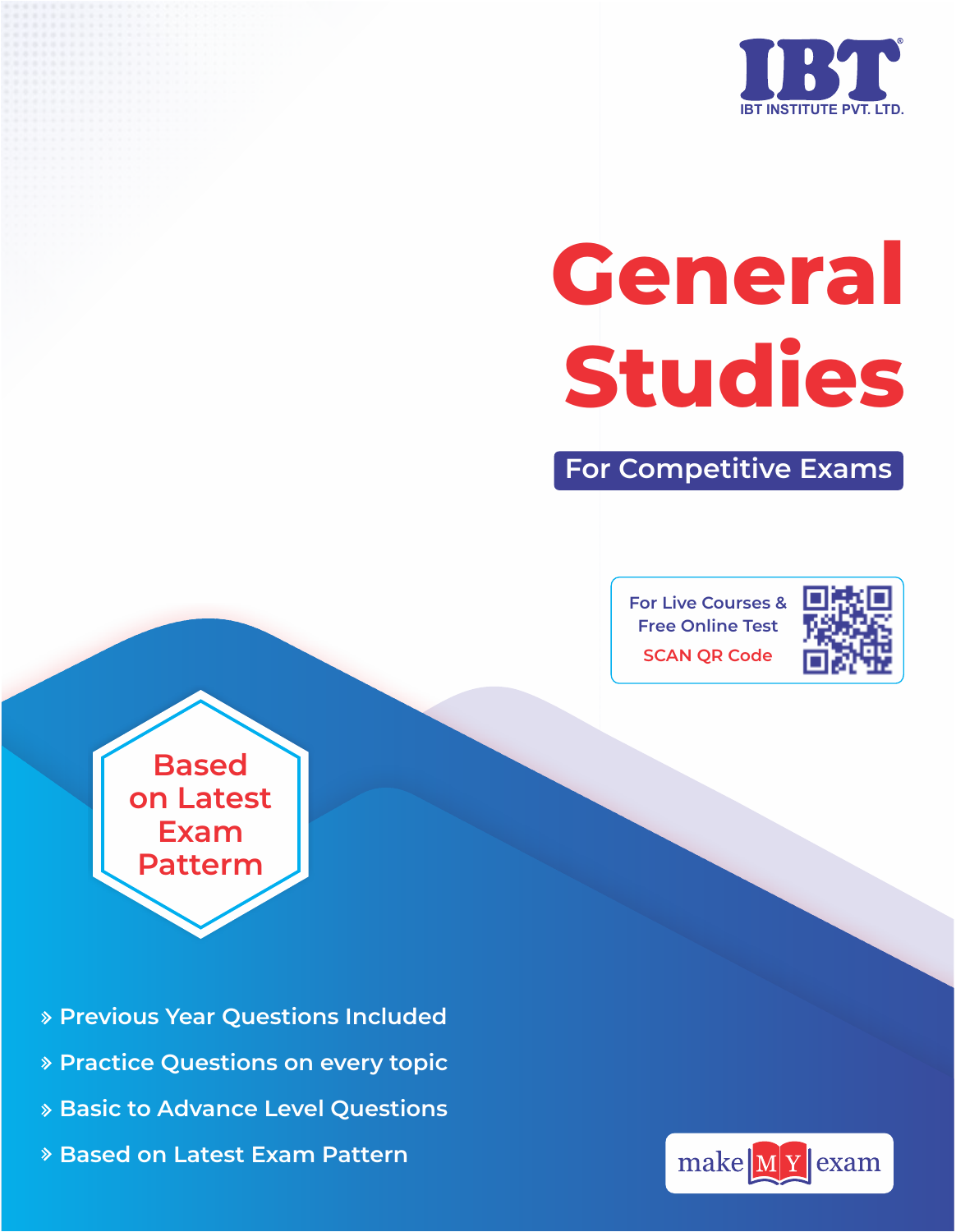## CONTENTS

## SECTION-I (HISTORY)

## **ANCIENT HISTORY**

## **MEDIEVAL HISTORY**

## **MODERN INDIAN HISTORY**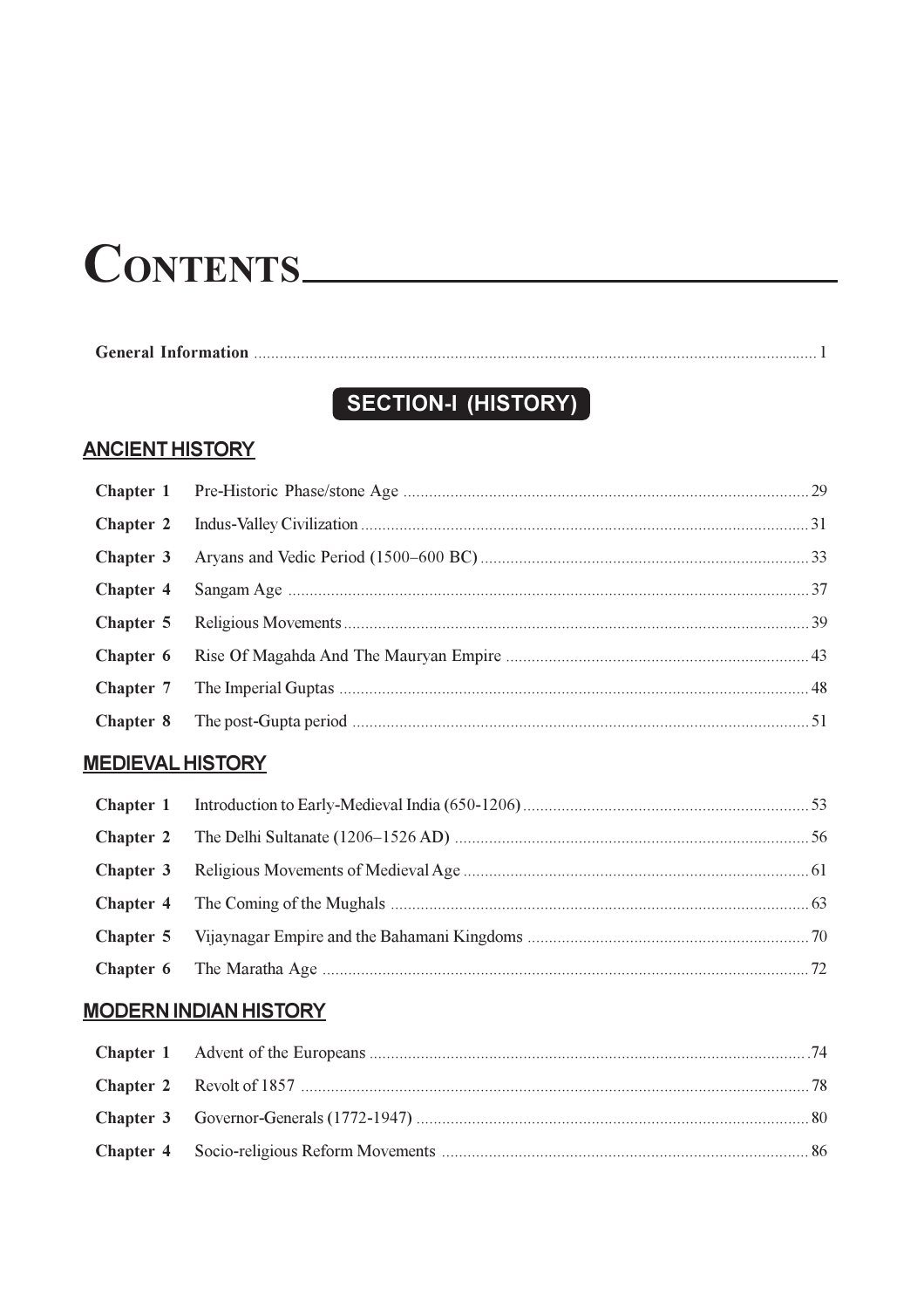## **WORLD HISTORY**

## SECTION-II (GEOGRAPHY)

## SECTION-III (INDIAN POLITY)

| Chapter 1        |      |
|------------------|------|
| <b>Chapter 2</b> |      |
| Chapter 3        |      |
| <b>Chapter 4</b> |      |
| Chapter 5        |      |
| Chapter 6        |      |
| <b>Chapter 7</b> | .224 |
| <b>Chapter 8</b> |      |
| Chapter 9        | 236  |
|                  | .240 |
|                  | .243 |
|                  |      |

## SECTION-IV (ECONOMICS)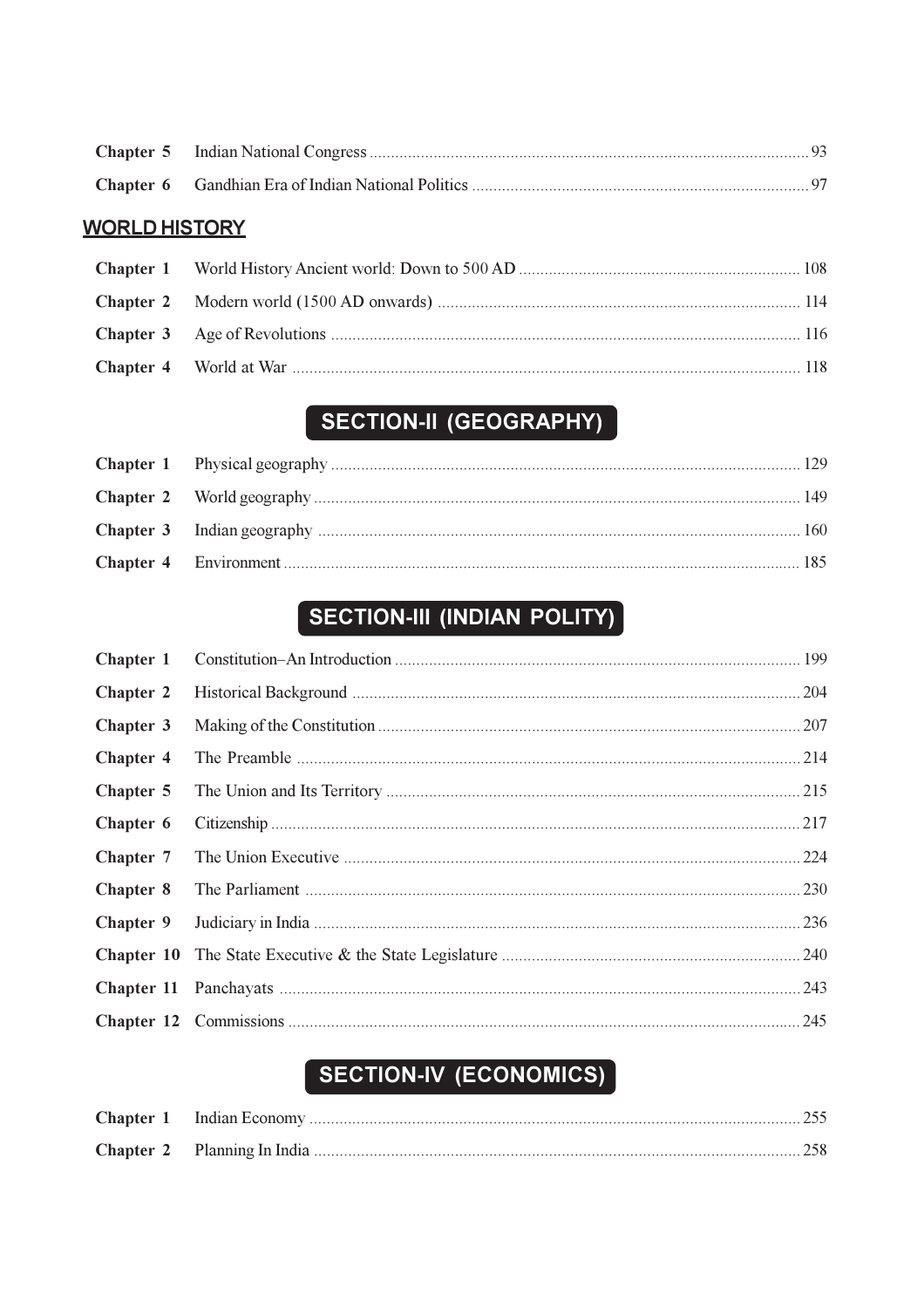## SECTION-V (GENERAL SCIENCE)

## **PHYSICS**

## **CHEMISTRY**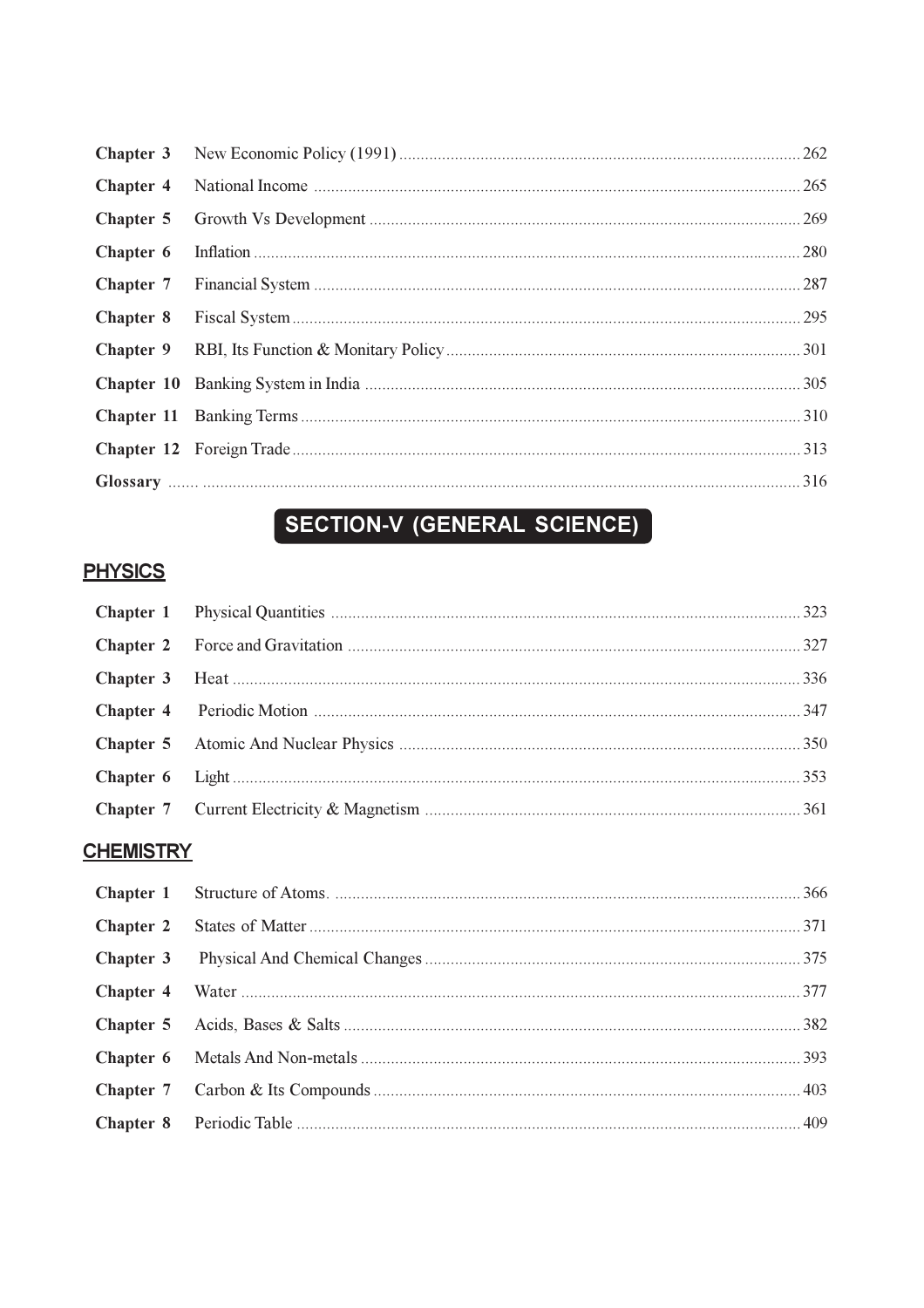### **BIOLOGY**

## SECTION-VI (MISCELLANEOUS)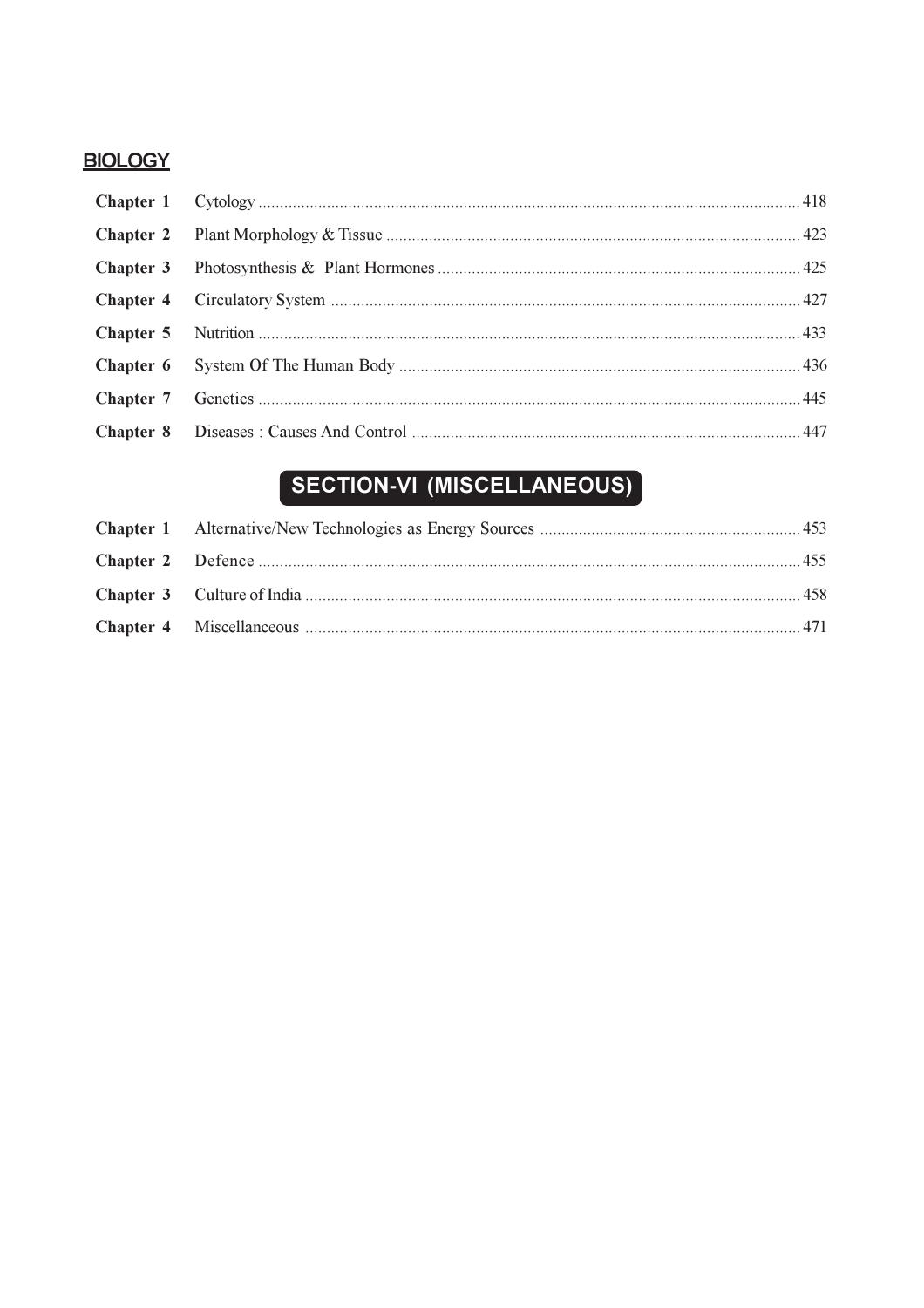

## **GENERAL INFORMATION**

#### **INDIA AT A GLANCE**

| <b>Total Area</b>                  | 32,87,263 sq. km.                                                 |
|------------------------------------|-------------------------------------------------------------------|
| Population                         | 1.21 Billion (121cr)                                              |
| Maximum population                 | <b>Uttar Pradesh</b>                                              |
| Minimum populaion                  | Sikkim (State), Lakshdweep (UT)                                   |
| <b>Highest Literacy rate</b>       | Kerala                                                            |
| Lowest in literacy rate            | <b>Bihar</b>                                                      |
| Capital                            | New Delhi                                                         |
| <b>Sates</b>                       | 28                                                                |
| U.T.                               | 8                                                                 |
| Highest density of population      | West Bengal                                                       |
| Lowest density of population       | Arunachal Pradesh                                                 |
| Highest density of population (UT) | Delhi                                                             |
| Lowest density of population (UT)  | Andaman & Nicobar Islands                                         |
| Largest in area                    | Rajasthan                                                         |
| Minimum area                       | Goa                                                               |
| <b>Official Language</b>           | Hindi in Devanagari script is the official language of the Union. |

National Flag: The National Flag of India is a horizontal rectangular tricolour of India saffron, white and India green; with the Ashoka Chakra, a 24-spoke wheel, in navy blue at its centre. Its design is that of the wheel(Chakra) which appears on the abacus of the Sarnath Lions Capital of Ashoka. It was adopted in its present form during a meeting of the Constituent Assembly held on 22 July 1947, and it became the official flag of the Dominion of India on 15 August 1947. The flag was subsequently retained as that of the Republic of India. In India, the term "tricolour" almost always refers to the Indian national flag. The flag is based on the Swaraj flag, a flag of the Indian National Congress designed by Pingali Venkayya.

**National Emblem:** The State Emblem of India is the national emblem of India and is used by the national government, many state governments and government agencies. The emblem is an adaptation of the Lion Capital of Ashoka, a statue from 280 BCE. The statue is a dimensional emblem showing four lions. It became the emblem of the Dominion of India in December 1947, and later the emblem of the Republic of India. It shows three Lions with open mouths (the fourth which is visible in the Ashoka pillar is invisible in the state Emblem considered hidden from view). The actual Sarnath capital features four Asiatic lions standing back to back, symbolising power, courage, confidence, and pride, mounted on a circular base. At the bottom is a horse and a bull, and at its centre is a **Dharma chakra**. The abacus is girded with a frieze of sculptures in high relief of The Lion of the North, The Horse of the West, The Bull of the South and The Elephant of the East, separated by intervening wheels, over a lotus in full bloom, exemplifying the fountainhead of life and creative inspiration. Carved from a single block of sandstone, the polished capital is crowned by the Wheel of the Law. The State Emblem was adopted by the Government of India on **January 26, 1950.**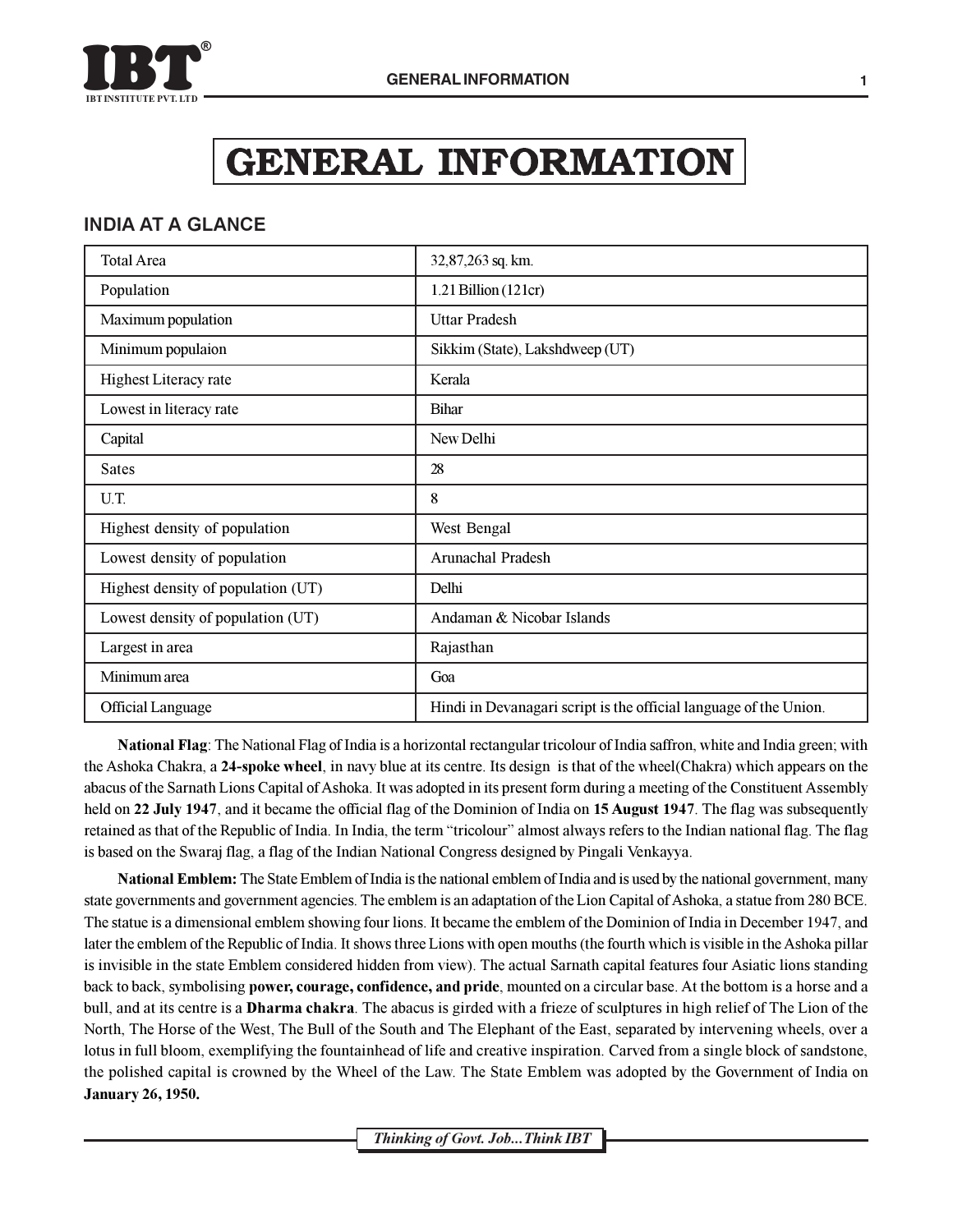

National Anthem: Jana Gana Mana is the national anthem of India. It was originally composed as Bharoto Bhagyo Bidhata in Bengali by polymath Rabindranath Tagore. The first stanza of the song Bharoto Bhagyo Bidhata was adopted by the Constituent Assembly of India as the National Anthem on 24 January 1950. A formal rendition of the national anthem takes approximately 52 seconds. A shortened version consisting of the first and last lines (and taking about 20 seconds to play) is also staged occasionally. It was first publicly sung on 27 December 1911 at the Calcutta (now Kolkata) Session of the Indian **National Congress.** 

National Song: Vande Mataram is a poem written in Sanskrit by Bankim Chandra Chatterjee in 1870s, which he included in his 1882 Bengali novel Anandamath. The poem was first sung by Rabindranath Tagore in the 1896 session of the Indian National Congress. The first two verses of the song were adopted as the National Song of India in October 1937 by the Congress Working Committee prior to the end of colonial rule in August 1947.

| <b>National Animal:</b> Tiger      | <b>National Flower: Lotus</b>                              |
|------------------------------------|------------------------------------------------------------|
| <b>National Fruit: Mango</b>       | <b>National Calender: SAKA ERA (Chitra is first month)</b> |
| <b>National Bird: Peacock</b>      | <b>National Aquatic Animal : Dolphin</b>                   |
| <b>National tree : Banyan Tree</b> |                                                            |

#### PRESIDENTS OF INDIA

| Dr Rajendra Prasad (1884-1963)                     | January 26, 1950 - May 13, 1962     |
|----------------------------------------------------|-------------------------------------|
| Dr Sarvepalli Radhakrishnan (1888-1975)            | May 13, 1962 - May 13, 1967         |
| Dr Zakir Hussain (1897-1969)                       | May 13, 1967 - May 03, 1969         |
| Varahagiri Venkatagiri (1884-1980) (Acting)        | May 03, 1969 - July 20, 1969        |
| Justice Mohammad Hidayatullah (1905-1992) (Acting) | July 20, 1969 - August 24, 1969     |
| Varahagiri Venkatagiri (1884-1980)                 | August 24, 1969 - August 24, 1974   |
| Fakhruddin Ali Ahmed (1905-1977)                   | August 24, 1974 - February 11, 1977 |
| B.D. Jatti (1913-2002) (Acting)                    | February 11, 1977 - July 25, 1977   |
| Neelam Sanjiva Reddy (1913-1996)                   | July 25, 1977 - July 25, 1982       |
| Giani Zail Singh (1916-1994)                       | July 25, 1982 - July 25, 1987       |
| R. Venkataraman (1910-2009)                        | July 25, 1987 - July 25, 1992       |
| Dr Shankar Dayal Sharma (1918-1999)                | July 25, 1992 - July 25, 1997       |
| K.R. Narayanan (1920-2005)                         | July 25, 1997 - July 25, 2002       |
| Dr. A.P.J. Abdul Kalam (1931-2015)                 | July 25, 2002 - July 25, 2007       |
| Smt. Pratibha Devisingh Patil (Birth-1934)         | July 25, 2007 - July 25, 2012       |
| Shri Pranab Mukherjee (1935-2020)                  | July 25, 2012 - July 25, 2017       |
| Shri Ram Nath Kovind (Birth-1945)                  | July 25, 2017 - Incumbent           |

#### **VICE PRESIDENTS OF INDIA:**

| Sarvepalli Radhakrishnan (1888–1975) | 13 May 1952 - 12 May 1962       |
|--------------------------------------|---------------------------------|
| Zakir Husain (1897–1969)             | 13 May 1962 - 12 May 1967       |
| Varahagiri Venkata Giri (1894-1980)  | 13 May 1967 - 20 July 1969      |
| Gopal Swarup Pathak (1896–1982)      | 31 August 1969 - 30 August 1974 |
| Basappa Danappa Jatti (1912–2002)    | 31 August 1974 - 30 August 1979 |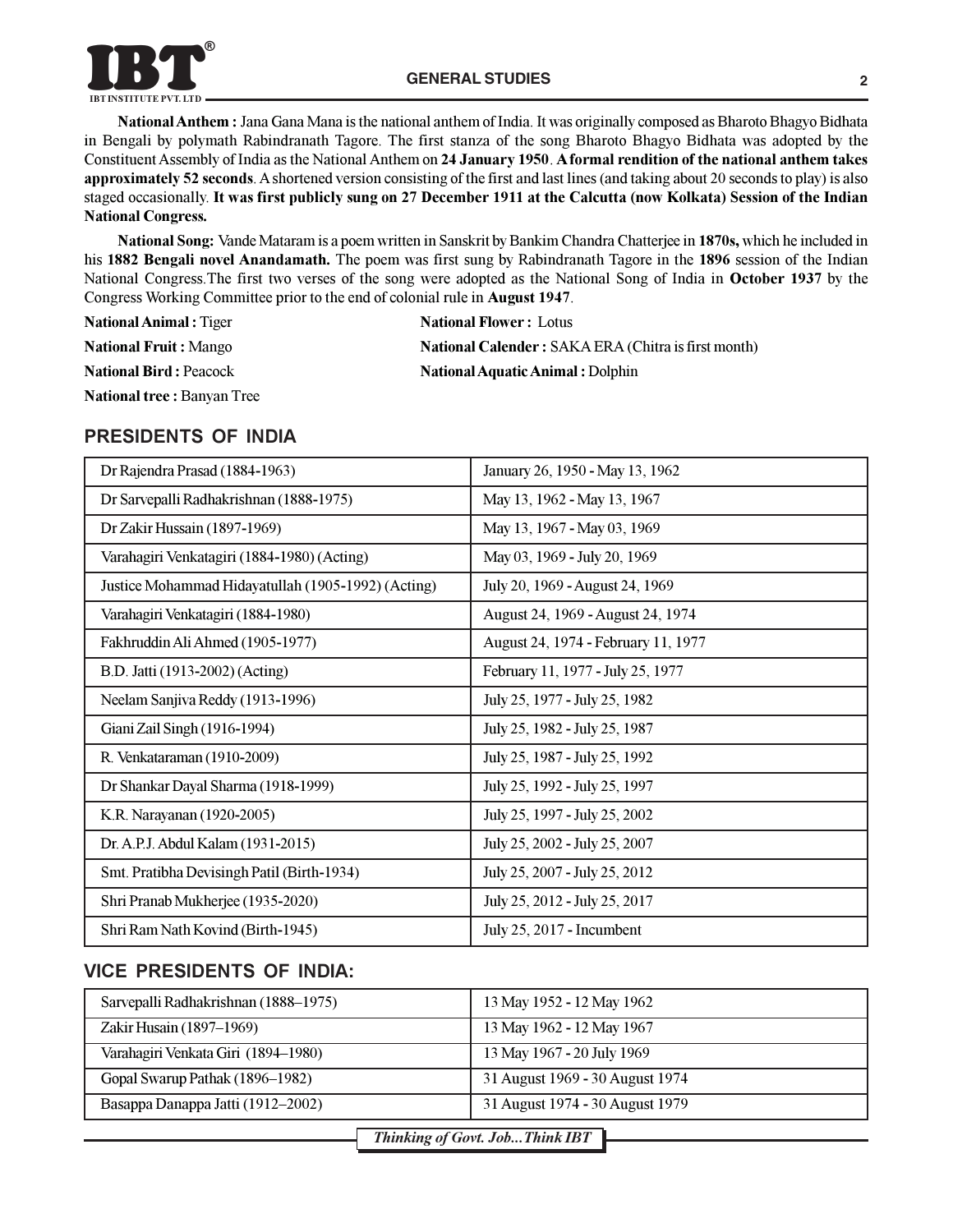#### O  $\bullet$ **IBT INSTITUTE PVT. LTD**

| Mohammad Hidayatullah (1905-1992)    | 31 August 1979 - 30 August 1984  |  |
|--------------------------------------|----------------------------------|--|
| Ramaswamy Venkataraman (1910-2009)   | 31 August 1984 - 24 July 1987    |  |
| Shankar Dyal Sharma (1918-1999)      | 07 September 1987 - 24 July 1992 |  |
| Kocheril Raman Narayanan (1921–2005) | 21 August 1992 - 24 July 1997    |  |
| Krishan Kant (1927–2002)             | 21 August 1997 - 27 July 2002    |  |
| Bhairon Singh Shekhawat (1925–2010)  | 19 August 2002 - 21 July 2007    |  |
| Mohammad Hamid Ansari (1937)         | 11 August 2007 - 10 August 2017  |  |
| Muppavarapu Venkaiah Naidu (1949)    | 11 August 2017 - Incumbent       |  |

## **IMPORTANT PRIME MINISTERS OF INDIA**

| Jawaharlal Nehru (1889-1964)        | 15 August 1947 - 27 May 1964      |
|-------------------------------------|-----------------------------------|
| Gulzarilal Nanda (1898-1998)        | 27 May 1964 - 9 June 1964         |
| Lal Bahadur Shastri (1904-1966)     | 9 June 1964 - 11 January 1966     |
| Gulzarilal Nanda (1898-1998)        | 11 January 1966 - 24 January 1966 |
| Indira Gandhi (1917-1984)           | 24 January 1966 - 24 March 1977   |
| Morarji Desai (1896-1995)           | 24 March 1977 - 28 July 1979      |
| Charan Singh (1902-1987)            | 28 July 1979 - 14 January 1980    |
| Indira Gandhi (1917-1984)           | 14 January 1980 - 31 October 1984 |
| Rajiv Gandhi (1944-1991)            | 31 October 1984 - 2 December 1989 |
| Vishwanath Pratap Singh (1931-2008) | 2 December 1989-10 November 1990  |
| P. V. Narasimha Rao (1921-2004)     | 21 June 1991 - 16 May 1996        |
| Atal Bihari Vajpayee (1924-2018)    | 16 May 1996 - 01 June 1996        |
| H.P. Deva Gowda (1933)              | 17 June 1996 - 21 April 1997      |
| I.K. Gujaral (1919-2012)            | 21 April 1997 - 19 March 1998     |
| Atal Bihari Vajpayee (1924–2018)    | 19 March 1998 - 22 May 2004       |
| Manmohan Singh (1932)               | 22 May 2004 - 26 May 2014         |
| Narendra Modi (1950)                | 26 May 2014 - Incumbent           |

## FIRST AND PRESENT OF INDIA

| <b>Chief Election officer</b>  | 1st: Sukumar Sen                                          |  |  |  |
|--------------------------------|-----------------------------------------------------------|--|--|--|
|                                | <b>Present:</b> Sushil Chandra                            |  |  |  |
| <b>Speaker of Lok Sabha</b>    | 1st: G.V. Mavalankar                                      |  |  |  |
|                                | <b>Present: Om Birla</b>                                  |  |  |  |
| <b>Chairman of Rajya Sabha</b> | <b>1st : Dr. Sarvepalli Radhakrishnan</b>                 |  |  |  |
|                                | <b>Present:</b> Vice President Muppavarapu Venkaiah Naidu |  |  |  |
| <b>Chief Justice of India</b>  | 1st : Harilal j Kania                                     |  |  |  |
|                                | <b>Present</b> : N. V. Ramana                             |  |  |  |
|                                | <b>Thinking of Govt. Job Think IBT</b>                    |  |  |  |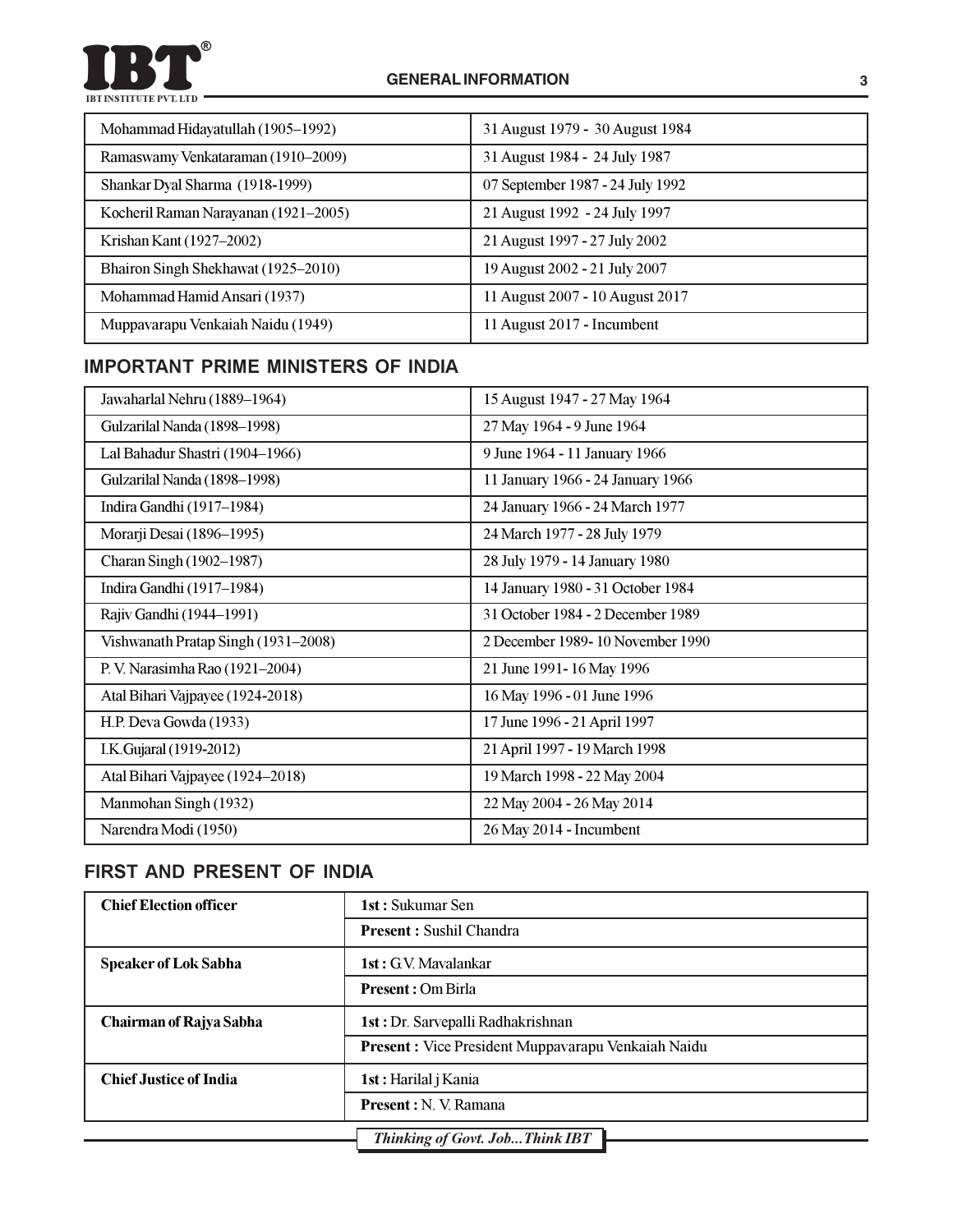

#### **INDIAN MILITARY AIRCRAFTS**

| Dassault Rafale                     | France               |  |
|-------------------------------------|----------------------|--|
| Sukhoi Su-30                        | <b>Russia</b>        |  |
| <b>HAL</b> Tejas                    | India                |  |
| MiG-29                              | India                |  |
| Mirage 2000                         | France               |  |
| <b>SEPECAT Jaguar</b>               | France               |  |
| $MiG-21$                            | Russia               |  |
| Ilyushin Il-78                      | Russia               |  |
| C-130J Super Hercules               | <b>USA</b>           |  |
| <b>HAL Light Combat Helicopter</b>  | India                |  |
| Boeing AH-64 Apache                 | <b>United States</b> |  |
| $Mi-24$                             | Russia               |  |
| <b>HAL Rudra</b>                    | India                |  |
| CH-47 Chinook                       | <b>United States</b> |  |
| $Mi-26$                             | Russia               |  |
| $Mi-17$                             | Russia               |  |
| <b>HAL Dhruv</b>                    | India                |  |
| <b>HAL Light Utility Helicopter</b> | India                |  |
| <b>HAL Chetak</b>                   | France / India       |  |
| <b>HAL</b> Cheetah                  | France / India       |  |

## **WARSHIPS OF INDIA NAVY**

| <b>Ship</b>             | <b>Type</b>                      | Origin       |
|-------------------------|----------------------------------|--------------|
| <b>INS Vikramaditya</b> | Aircraft carrier                 | Russia       |
| INS Jalashwa (L41)      | Amphibious transport dock (LPD)  | <b>USA</b>   |
| <b>INS Kolkata</b>      | Stealth guided missile destroyer | India        |
| INS Delhi (D61)         | Guided missile destroyer         | India        |
| INS Ranvijay (D55)      | Guided missile destroyer         | Soviet Union |
| <b>INS Shivalik</b>     | Stealth guided missile frigate   | India        |
| <b>INS</b> Brahmaputra  | Guided missile frigate           | India        |
| <b>INS</b> Kora         | Corvette                         | India        |
| <b>INS Kalvari</b>      | Attack submarine                 | France/India |
| INS Sindhuraj (S57)     | Attack submarine                 | Russia       |

Thinking of Govt. Job... Think IBT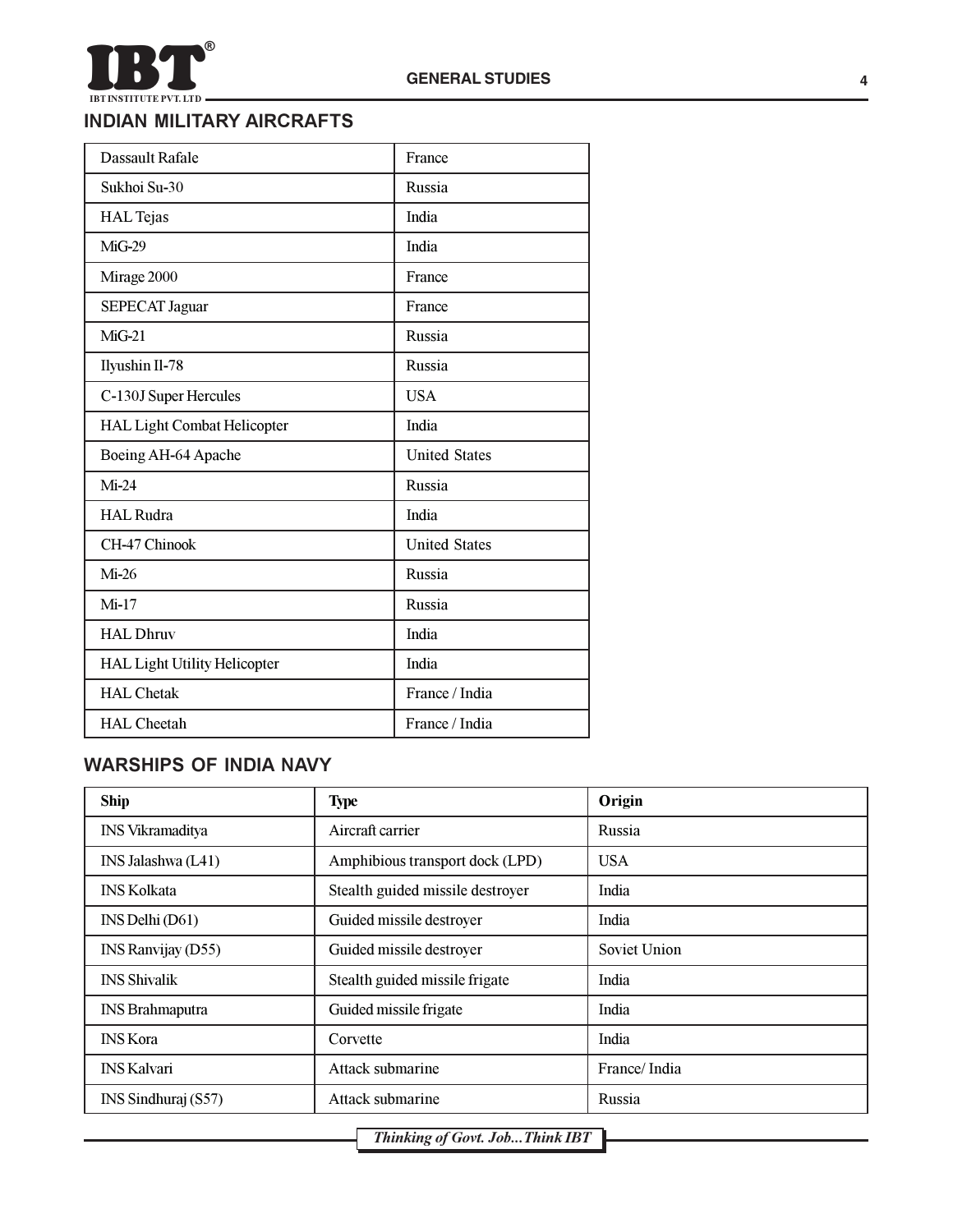

## POLITICAL PARTIES OF INDIA

| <b>Name</b>                           | <b>Abbreviation</b>        | ideology                                                                                                 | Founded          | <b>Founders</b>                                                                                                                                                                         | <b>Leaders</b>                         |
|---------------------------------------|----------------------------|----------------------------------------------------------------------------------------------------------|------------------|-----------------------------------------------------------------------------------------------------------------------------------------------------------------------------------------|----------------------------------------|
| All India Trinamool<br>Congress       | AITC (popularly<br>as TMC) | Socialism<br>Secularism<br>Anti-communism                                                                | 1 January 1998   | · Mamata<br>Banerjee                                                                                                                                                                    | Mamata<br>Banerjee                     |
| Bahujan Samaj<br>Party                | <b>BSP</b>                 | Social equality<br>Self-respect                                                                          | 14 April 1984    | • Kanshi Ram                                                                                                                                                                            | Mayawati                               |
| Bharatiya Janata<br>Party             | <b>BJP</b>                 | Neoliberalism<br><b>Hindu Nationalism</b><br>Integral humanism<br>Conservatism<br>Right-wing populism    | 6 April 1980     | · Syama Prasad<br>Mukherjee<br>(as Bharatiya Jana<br>Sangh)<br>· Atal Bihari<br>• Vajpayee<br>· L. K. Advani                                                                            | <b>Jagat Prakash</b><br>Nadda          |
| Communist Party of<br>India           | <b>CPI</b>                 | Communism<br>Marxism-Leninism                                                                            | 26 December 1925 | · Shripad Amrit<br>Dange<br>• S.V. Ghate<br>· Muzaffar Ahmed<br>· Singaravelu<br>Chettiar<br>· Shaukat Usmani<br>· Ghulam Hussain<br>· K.N. Joglekar<br>· P.C. Joshi<br>· S.S. Mirajkar | D. Raja                                |
| Communist Party of<br>India (Marxist) | CPI(M)                     | Communism<br>Marxism                                                                                     | 7 November 1964  | · P. Sundarayya<br>· E. M. S. Namboo-<br>diripad<br>· Jyoti Basu<br>· Sitaram Yechury                                                                                                   |                                        |
| <b>Indian National</b><br>Congress    | INC                        | Big tent<br>Social democracy<br>Democratic socialism<br>Social liberalism<br>Secularism<br>Progressivism | 28 December 1885 | • Allan Octavian<br>Hume                                                                                                                                                                | Sonia Gandhi<br>(Interim<br>President) |
| National People's<br>Party            | <b>NPP</b>                 | Ethnocentrism                                                                                            | 6 January 2013   | · P. A. Sangma<br>• Conrad Sangma                                                                                                                                                       |                                        |
| <b>Nationalist Congress</b><br>Party  | <b>NCP</b>                 | Liberalism                                                                                               | 10 June 1999     | · Sharad Pawar<br>· P. A. Sangma<br>• Tariq Anwar<br>· Sharad Pawar                                                                                                                     |                                        |